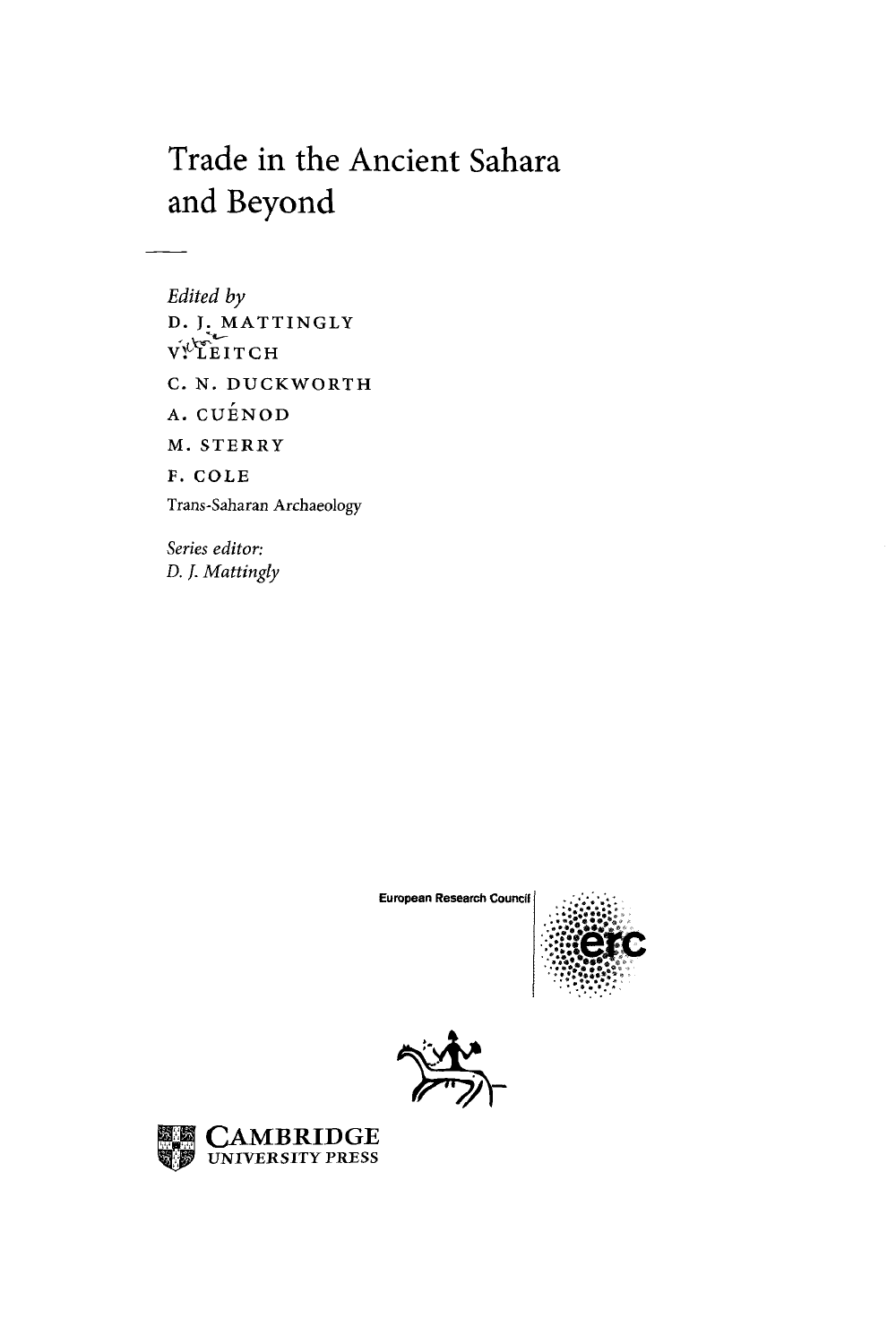## **Contents**

*List of Figures* [*page* vii] List of Tables [xii] *List of Contributors* [xiii] *Preface* [xv] DAVID MATTINGLY

1 The Garamantes and the Origins of Saharan Trade: State of the Field and Future Agendas [1] DAVID MATTINGLY

PART I CONNECTIVITY AND NETWORKS [53]

- 2 The Need for Nomads: Camel-Herding, Raiding, and Saharan Trade and Settlement [55] JUDITH SCHEELE
- 3 What made Islamic Trade Distinctive, as Compared to Pre-Islamic Trade? [80] ANNE HAOUR
- 4 The Trans-Saharan Trade Connection with Gao (Mali) during the First Millennium AD [101] MAMADOU CISSE
- 5 Ships of the Desert, Cameis of the Ocean: An Indian Ocean Perspective on Trans-Saharan Trading Systems [131] MARK HORTON, ALISON CROWTHER AND NICOLE BOIVIN
- 6 Trans-Saharan Gold Trade in Pre-Modern Times: Available Evidence and Research Agendas [156] SAM NIXON
- 7 Saharan Exports to the Roman World [189] ANDREW WILSON